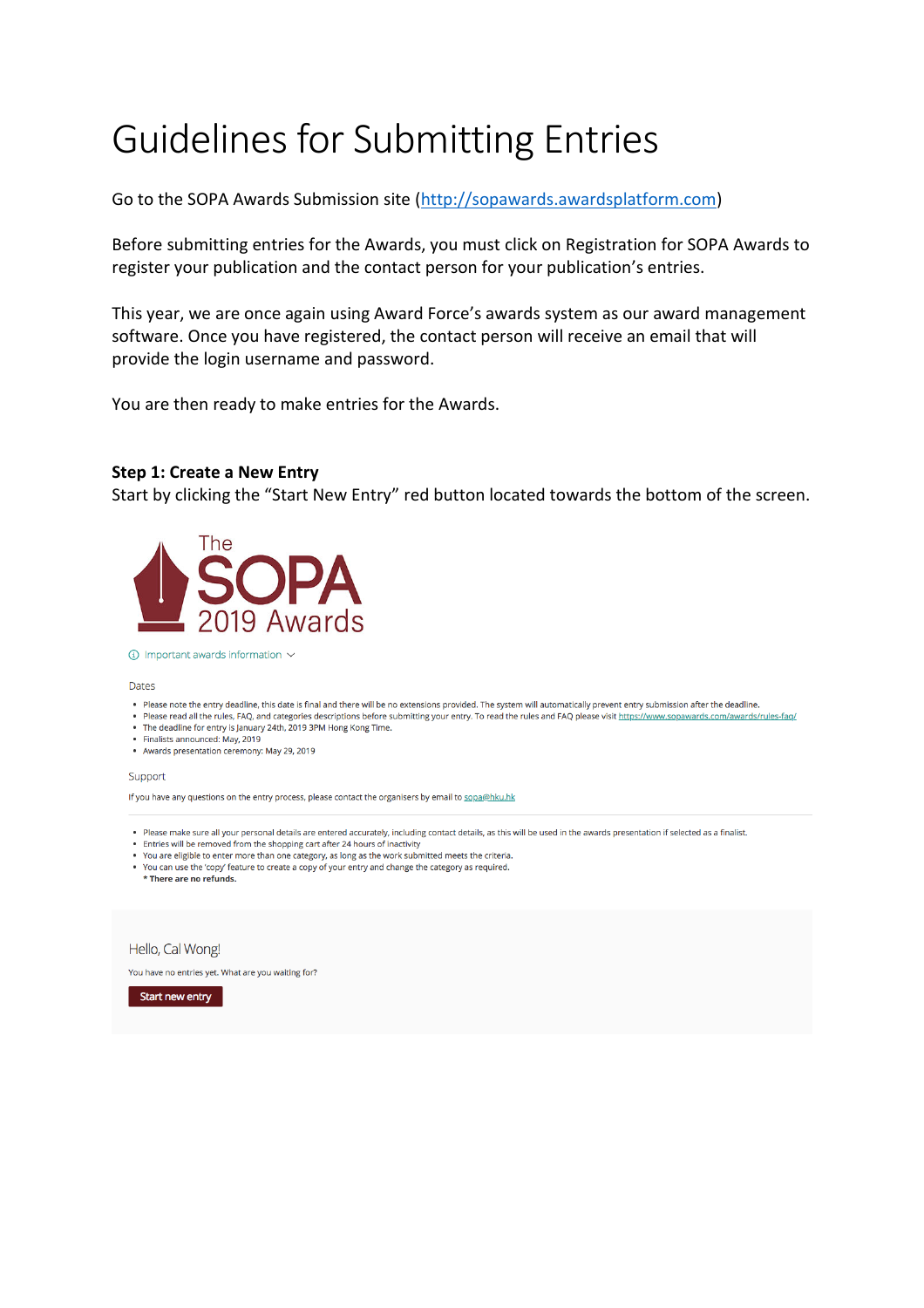| Should your landing page look like this, simply click on 'My Entries' on the left hand side: |                                                                                                                                                                           |  |  |
|----------------------------------------------------------------------------------------------|---------------------------------------------------------------------------------------------------------------------------------------------------------------------------|--|--|
| SOPA Editorial Excellence Awards 2019                                                        |                                                                                                                                                                           |  |  |
| 凹<br>My entries                                                                              | Forbidden                                                                                                                                                                 |  |  |
|                                                                                              | You have accessed a page that you have not been provided permission to. If you believe this to be in error, please contact your awards manager to have this<br>corrected. |  |  |
|                                                                                              | This should take you to the home page per above.                                                                                                                          |  |  |

You will then be taken to the "Start Here" tab where you will need to submit basic information about your entry, such as the category / categories of awards you wish to enter, the title of the entry.

Publication titles have been pre-populated in the drop down menu. Select the relevant publication.

If your desired publication is not listed in the drop-down menu, leave this section blank. Proceed to the next field and enter the name of your entry publication in the field below the drop-down menu.

Remember to enter the date of publication.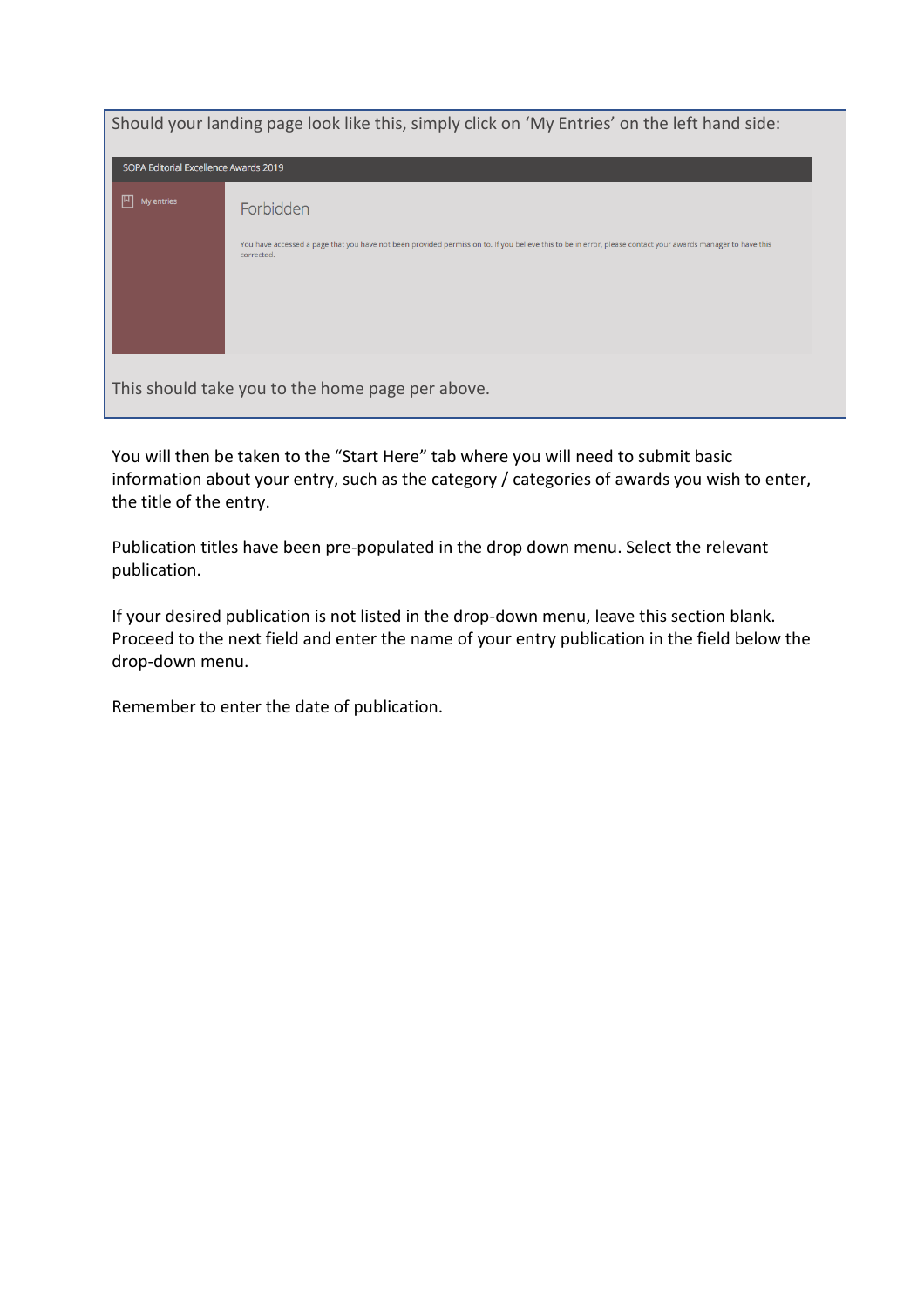## My entries  $\rightarrow$  Start entry

| All questions must be answered, unless marked optional. |             |                                                                                                                                                  |                                                                                                                                                                                                                                |  |
|---------------------------------------------------------|-------------|--------------------------------------------------------------------------------------------------------------------------------------------------|--------------------------------------------------------------------------------------------------------------------------------------------------------------------------------------------------------------------------------|--|
| <b>Start here</b><br><b>Nomination Letter</b>           | Attachments |                                                                                                                                                  |                                                                                                                                                                                                                                |  |
| 4 About Groups $\vee$                                   |             |                                                                                                                                                  |                                                                                                                                                                                                                                |  |
| <b>Group A</b>                                          |             |                                                                                                                                                  |                                                                                                                                                                                                                                |  |
| <b>Group B</b>                                          |             |                                                                                                                                                  | English-language newspapers, magazines and online publications, including wire services and websites, that circulate widely in three or more countries in the Asia Pacific region, considered to be international media.       |  |
|                                                         |             |                                                                                                                                                  | English-language newspapers, magazines and online publications, including wire services and websites, that circulate primarily in one or two countries in the Asia Pacific region, considered to be regional or local media or |  |
| <b>Group C</b>                                          |             | Chinese-language newspapers, magazines and online publications, including wire services and websites, that circulate in the Asia Pacific region. |                                                                                                                                                                                                                                |  |
| SOPA Award for Public Service Journalism                |             |                                                                                                                                                  |                                                                                                                                                                                                                                |  |
|                                                         |             | There will only be one SOPA Award for Public Service Journalism given out across category A, B and C                                             |                                                                                                                                                                                                                                |  |
|                                                         |             |                                                                                                                                                  |                                                                                                                                                                                                                                |  |
| Group                                                   |             |                                                                                                                                                  |                                                                                                                                                                                                                                |  |
|                                                         |             |                                                                                                                                                  |                                                                                                                                                                                                                                |  |
| Category                                                |             |                                                                                                                                                  |                                                                                                                                                                                                                                |  |
|                                                         |             |                                                                                                                                                  |                                                                                                                                                                                                                                |  |
| Entry name                                              |             |                                                                                                                                                  |                                                                                                                                                                                                                                |  |
|                                                         |             |                                                                                                                                                  |                                                                                                                                                                                                                                |  |
|                                                         |             |                                                                                                                                                  |                                                                                                                                                                                                                                |  |
| Name of Publication                                     |             |                                                                                                                                                  | Begin typing in the box to search for your publication, or scroll down to find it through the drop-down<br>menu.                                                                                                               |  |
|                                                         |             |                                                                                                                                                  |                                                                                                                                                                                                                                |  |
|                                                         |             |                                                                                                                                                  |                                                                                                                                                                                                                                |  |
| Name of Publication - If not listed above (optional)    |             |                                                                                                                                                  | If your publication is not listed, please fill in the name in the box to the left.                                                                                                                                             |  |
|                                                         |             |                                                                                                                                                  | The media organization, ie: The New York Times, The New York Times Chinese, Mingpao, Ming Pao<br>Weekly                                                                                                                        |  |
|                                                         |             |                                                                                                                                                  | Note: Each publication is allowed a maximum of two entries per category, except in SOPA Award for<br>Public Service Journalism and Excellence in Magazine Design.                                                              |  |
|                                                         |             |                                                                                                                                                  | *For submissions in group C please submit name of publication in Chinese and English                                                                                                                                           |  |
|                                                         |             |                                                                                                                                                  |                                                                                                                                                                                                                                |  |
| Name of Journalist                                      |             |                                                                                                                                                  | For entries in Group C, please submit English and Chinese names as well.                                                                                                                                                       |  |
|                                                         |             |                                                                                                                                                  |                                                                                                                                                                                                                                |  |
|                                                         |             |                                                                                                                                                  |                                                                                                                                                                                                                                |  |
| <b>Publication Date</b>                                 |             |                                                                                                                                                  | Enter with the following format: MM/DD/2018 or MM/DD/2018 ~ MM/DD/2018                                                                                                                                                         |  |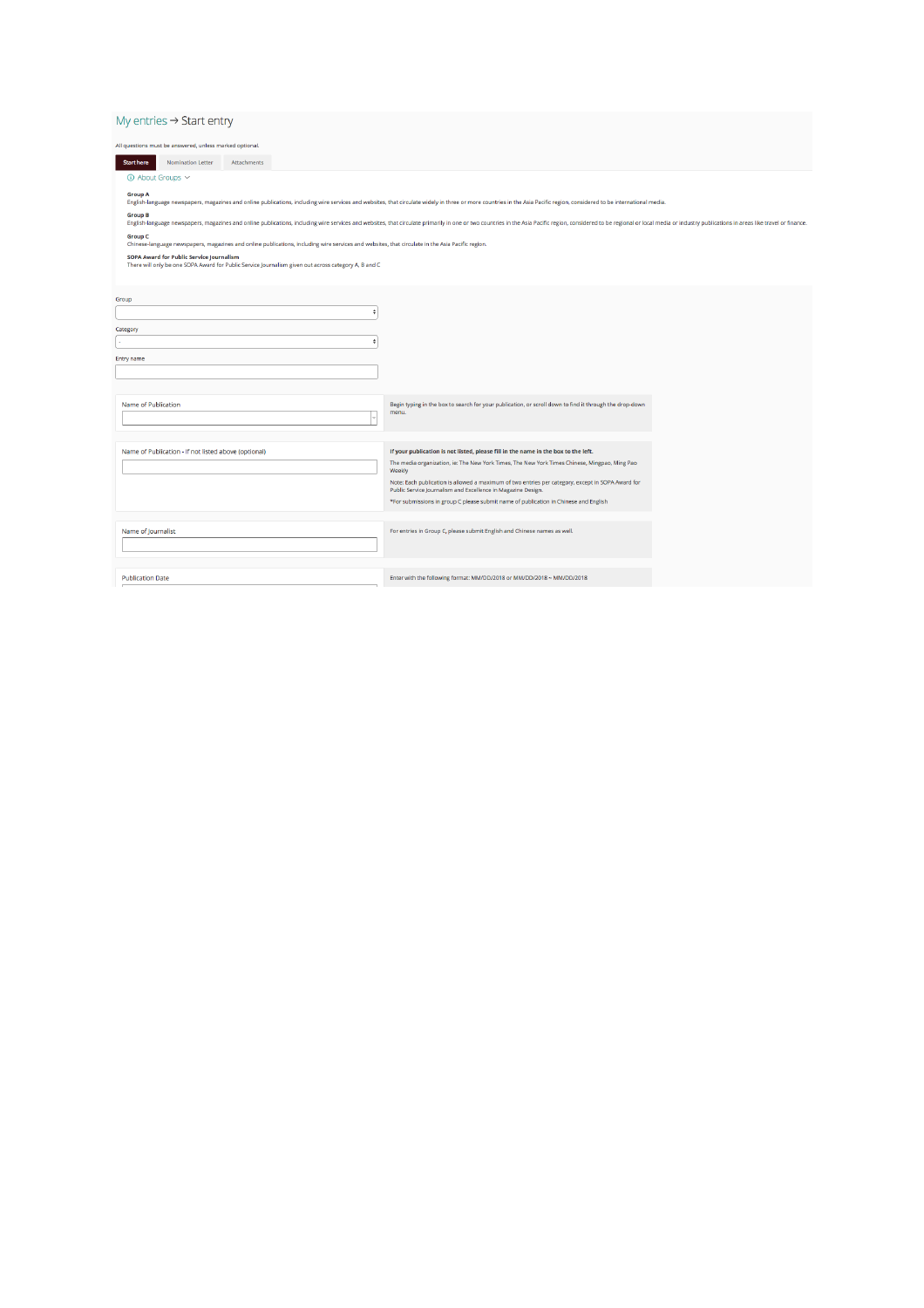# **Step 2: Nomination Letter**

The next step brings you to the "Nomination Letter" tab where you will state the reasons why you would like to nominate the entry for the Awards. There is a maximum character limit of 3000. Here you will also provide your editor's contact information.

| My entries $\rightarrow$ Edit entry                                                                                                                                                    |                                                                                                                                                                                                                                                   |  |  |  |  |
|----------------------------------------------------------------------------------------------------------------------------------------------------------------------------------------|---------------------------------------------------------------------------------------------------------------------------------------------------------------------------------------------------------------------------------------------------|--|--|--|--|
| All questions must be answered, unless marked optional.                                                                                                                                |                                                                                                                                                                                                                                                   |  |  |  |  |
| <b>Nomination Letter</b><br><b>Attachments</b><br><b>Start here</b>                                                                                                                    |                                                                                                                                                                                                                                                   |  |  |  |  |
| 0 / 3000 characters<br><b>Nomination Letter</b><br>$B$ $I$ $H$ 66 $\equiv$ $\equiv$ $\sim$ $\infty$ $\infty$ About Markdown formatting                                                 | Please state the reasons why you would like to nominate the entry for the Awards. There is a maximum character limit<br>of 3000.<br>If you are copying and pasting from a word document, paste as plain text to remove<br>styling and formatting. |  |  |  |  |
| <b>Editor's Contact</b><br>$B$ $I$ $H$ 66 $\equiv$ $\equiv$ $\sim$ $\bullet$ $\equiv$ About Markdown formatting                                                                        | Need a hand?<br>Since 2015, all entrants are required to provide the editor's name, email address and telephone contact#<br>acknowledging that the editor is aware of the submission.                                                             |  |  |  |  |
| I acknowledge that I have read the rules and the FAQs of SOPA Editorial Excellence Awards 2019, and entries that do<br>not meet the rules of the SOPA 2019 Awards may be disqualified. | To read the rules of the SOPA 2019 Awards, please visit https://www.sopawards.com/awards/rules-faq/                                                                                                                                               |  |  |  |  |
| □ I acknowledge that there is no refund for entry fee once the submission is complete.                                                                                                 |                                                                                                                                                                                                                                                   |  |  |  |  |
| Preview<br>Save + close<br>Submit entry<br>Save + next                                                                                                                                 |                                                                                                                                                                                                                                                   |  |  |  |  |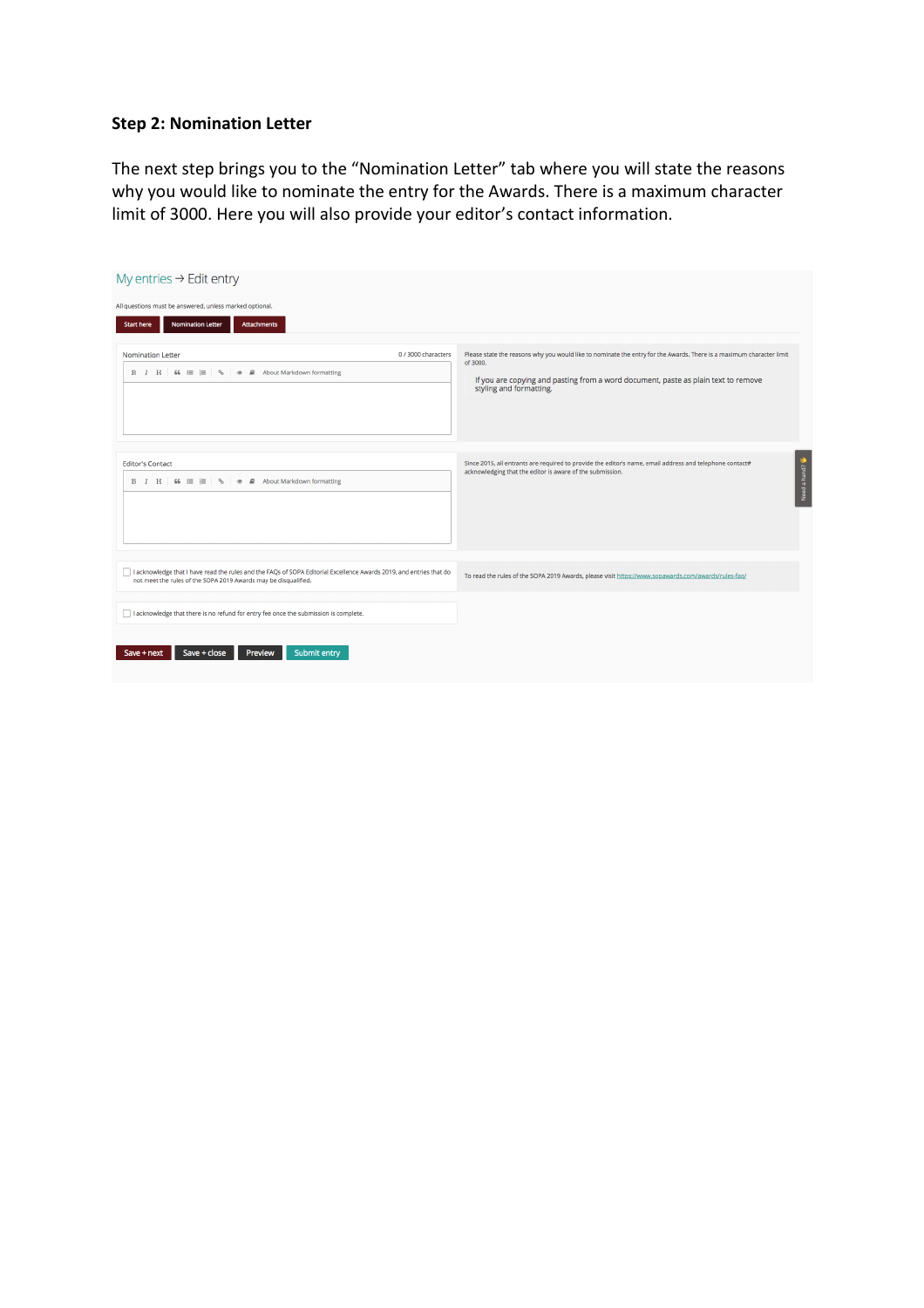# **Step 3: Entry Uploads**

Next you will arrive at the "Attachments" tab. Here, you may upload files and/or URL for your entries. If you are submitting more than one file, click the "+" button to add another file. If you submit a URL, you must provide username and password if it is a secured site.

| My entries $\rightarrow$ Edit entry                                                                           |                                                                                                                                      |  |  |  |  |  |
|---------------------------------------------------------------------------------------------------------------|--------------------------------------------------------------------------------------------------------------------------------------|--|--|--|--|--|
| All questions must be answered, unless marked optional.                                                       |                                                                                                                                      |  |  |  |  |  |
| <b>Nomination Letter</b><br>Attachments<br>Start here                                                         |                                                                                                                                      |  |  |  |  |  |
| Instructions to access secure web link (optional) $\odot$                                                     | If your web link is private, please provide instructions on how to access.                                                           |  |  |  |  |  |
| $B$ $I$ $H$ 66 $\equiv$ $\equiv$ $\sim$ $\bullet$ $\equiv$ About Markdown formatting                          |                                                                                                                                      |  |  |  |  |  |
|                                                                                                               |                                                                                                                                      |  |  |  |  |  |
|                                                                                                               |                                                                                                                                      |  |  |  |  |  |
|                                                                                                               |                                                                                                                                      |  |  |  |  |  |
| $\sqrt{\phantom{a}}$ I have the right to nominate this submission to the SOPA Awards 2019.                    | To ensure the publication has given you the consent to nominate the submissions for the SOPA Awards 2019, please check mark the box. |  |  |  |  |  |
| For entries in Excellence in Photography with over three photos, submit your photos in a compressed ZIP file. | Need a hand?                                                                                                                         |  |  |  |  |  |
| <b>Sample Entries:</b>                                                                                        |                                                                                                                                      |  |  |  |  |  |
| 1. Sample Awards Entry for Print/Text<br>2. Sample Awards Entry for Photos                                    |                                                                                                                                      |  |  |  |  |  |
|                                                                                                               |                                                                                                                                      |  |  |  |  |  |
| Add attachments                                                                                               |                                                                                                                                      |  |  |  |  |  |
| Add link or video                                                                                             |                                                                                                                                      |  |  |  |  |  |
| Preview<br>Save + close<br>Submit entry<br>Save + next                                                        |                                                                                                                                      |  |  |  |  |  |
|                                                                                                               |                                                                                                                                      |  |  |  |  |  |

It is important to ensure that the submitted URL is valid. Any invalid URL, username and/or password will automatically disqualify your entry.

Entry fees will not be refunded for any disqualified entries.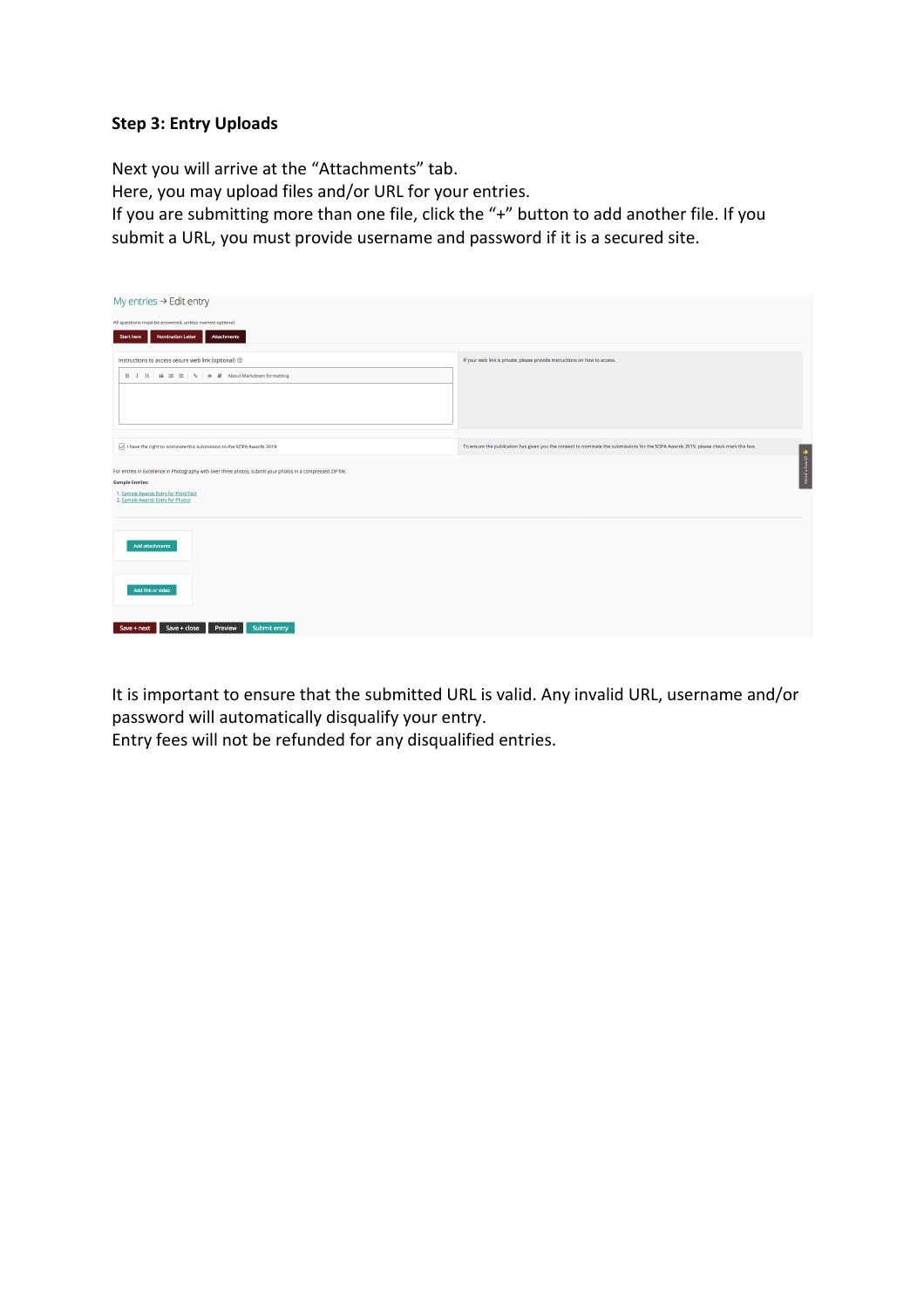# **Step 4: Submit Entry**

Once you are finished click "Submit Entry" blue button at the bottom of the page.

You will then be taken to the payment window. You can pay for multiple entries at once.

For SOPA membership discount code, please request via email to mail@sopasia.com.

All entries are saved automatically and you may view / edit / delete an entry by clicking on "My Entries" on the left menu bar at any time to select the entry you wish to view / edit / delete.

| My entries $\rightarrow$ Edit entry                                                                           |                                                                                                                                      |  |  |  |  |  |
|---------------------------------------------------------------------------------------------------------------|--------------------------------------------------------------------------------------------------------------------------------------|--|--|--|--|--|
| All questions must be answered, unless marked optional.                                                       |                                                                                                                                      |  |  |  |  |  |
| <b>Nomination Letter</b><br><b>Start here</b><br><b>Attachments</b>                                           |                                                                                                                                      |  |  |  |  |  |
| Instructions to access secure web link (optional) $\circledcirc$                                              | If your web link is private, please provide instructions on how to access.                                                           |  |  |  |  |  |
| $B$ $I$ $H$ $\mid$ 66 $\equiv$ $\mid$ $\equiv$ $\mid$ % $\mid$ $\gg$ $\#$ About Markdown formatting           |                                                                                                                                      |  |  |  |  |  |
|                                                                                                               |                                                                                                                                      |  |  |  |  |  |
|                                                                                                               |                                                                                                                                      |  |  |  |  |  |
|                                                                                                               |                                                                                                                                      |  |  |  |  |  |
| I have the right to nominate this submission to the SOPA Awards 2019.                                         | To ensure the publication has given you the consent to nominate the submissions for the SOPA Awards 2019, please check mark the box. |  |  |  |  |  |
| For entries in Excellence in Photography with over three photos, submit your photos in a compressed ZIP file. | Need a hand?                                                                                                                         |  |  |  |  |  |
| <b>Sample Entries:</b>                                                                                        |                                                                                                                                      |  |  |  |  |  |
| 1. Sample Awards Entry for Print/Text<br>2. Sample Awards Entry for Photos                                    |                                                                                                                                      |  |  |  |  |  |
|                                                                                                               |                                                                                                                                      |  |  |  |  |  |
|                                                                                                               |                                                                                                                                      |  |  |  |  |  |
| <b>Add attachments</b>                                                                                        |                                                                                                                                      |  |  |  |  |  |
|                                                                                                               |                                                                                                                                      |  |  |  |  |  |
| Add link or video                                                                                             |                                                                                                                                      |  |  |  |  |  |
|                                                                                                               |                                                                                                                                      |  |  |  |  |  |
| Save + close<br>Preview<br>Submit entry<br>Save + next                                                        |                                                                                                                                      |  |  |  |  |  |